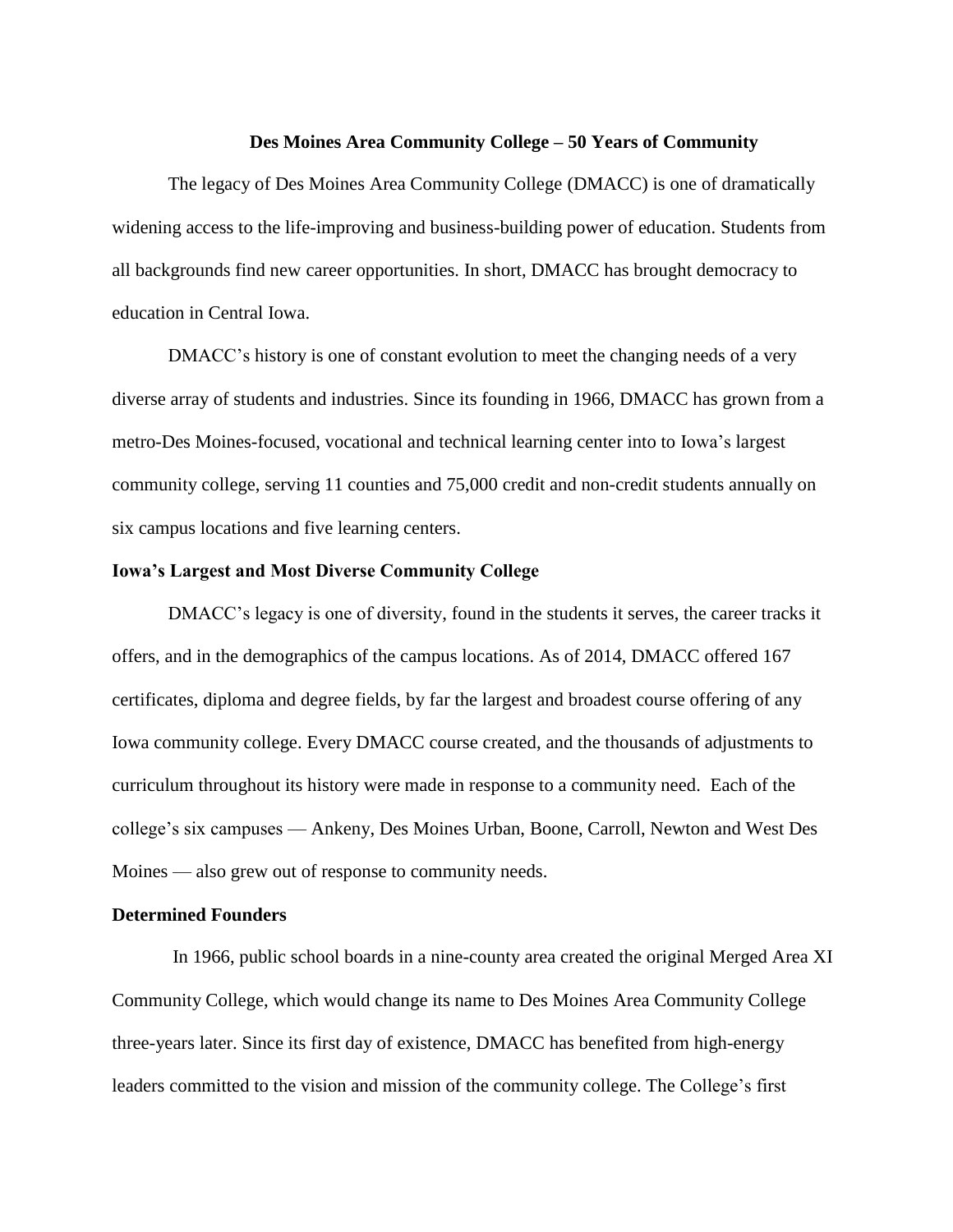superintendent (the equivalent of today's president) in 1966 was Paul J. Lowery, former Director of DeKalb Tech in Georgia, who set up shop with a skeleton staff at the old Ankeny post office.

Like its contemporaries in the community college movement during the mid-1960s, every early accommodation was temporary. DMACC leased a former grocery store and a skating rink in West Des Moines and converted the space into classrooms and labs for trade and industrial programs. The first DMACC classes in the spring of 1967 attracted 28 students in four vocational-technical areas: Industrial Electronics, Electrical Drafting, Medical Assistant and Secretary/Clerical.

Not only did Lowery prove himself as a capable chief executive officer, he was a visionary who established concepts and philosophies that are reflected in the College today. He was also a tireless marketer, primarily using presentations to area chambers of commerce, school boards, service clubs, and key business leaders to spread the word of the new college. These discussions covered programs and services, and also started dialog with multiple constituencies that would prove vital to the development of future DMACC education offerings and services, while cementing the College's tie with its communities.

Lowery's dedication to the College was demonstrated through a year of 16-hour work days spent recruiting staff, orienting a new board, providing leadership to program and curriculum development, establishing relationships with the Iowa Department of Public Instruction and legislative leaders and more. In large part due to the work of Lowery and his early staff, the College grew rapidly in the 1960s. By 1969 DMACC had nearly 1,800 students and began to grow outside the Des Moines metro area.

#### **Growing Beyond Des Moines**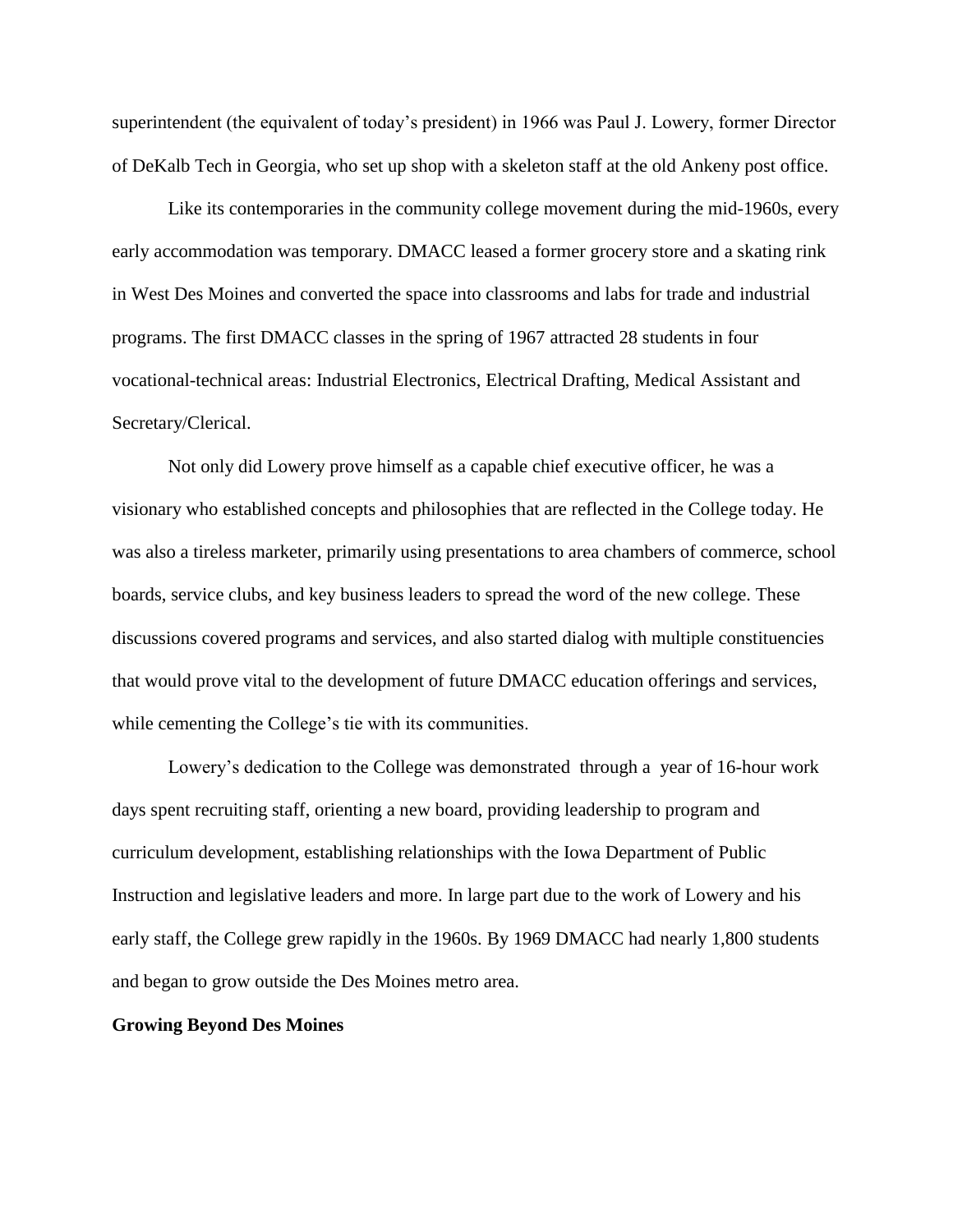The Boone Campus was originally Boone Junior College, founded in 1927 on the third floor of the Boone High School with faculty who served both the junior college and the high school. When legislation was approved to create the Iowa community college network, Marvin Sturtz, County Superintendent of Boone County, served on the committee that created the boundaries for Merged Area XI and helped ensure the agreement included language to designate Boone Junior College as an attendance center.

The Boone community responded by passing a \$925,000 referendum with 96 percent of the vote in favor to build a new facility to address the limited space issue. In February 1969, the Iowa Legislature passed enabling law that allowed DMACC to enter into a long-term lease/purchase agreement with the Boone Community School District for the newly constructed facility, and the way was cleared to develop Boone as DMACC's second campus.

Today, Boone Campus includes on-campus housing and is home to all DMACC Bears intercollegiate athletic programs. This campus provides a traditional, two-year liberal arts residential college environment, while also offering a full slate of vocational-technical offerings.

### **Carroll Takes a Circuitous Path to Joining DMACC**

DMACC's farthest-west campus in Carroll joined the district in a unique way. Leaders in Carroll and neighboring Audubon counties originally hoped Carroll would be the site of a standalone Western Iowa community college. When community colleges were centered in Sioux City, Council Bluffs and Fort Dodge, surrounding Western Iowa counties joined those merged areas. Carroll and Audubon counties found themselves on an island, unattached to any merged area.

In 1970, a committee from Carroll and Audubon counties began to look for a home, meeting with the boards of Merged Areas XI (DMACC in Ankeny), XII (Western Iowa Technical Community College in Sioux City) and XIII (Iowa Western Community College in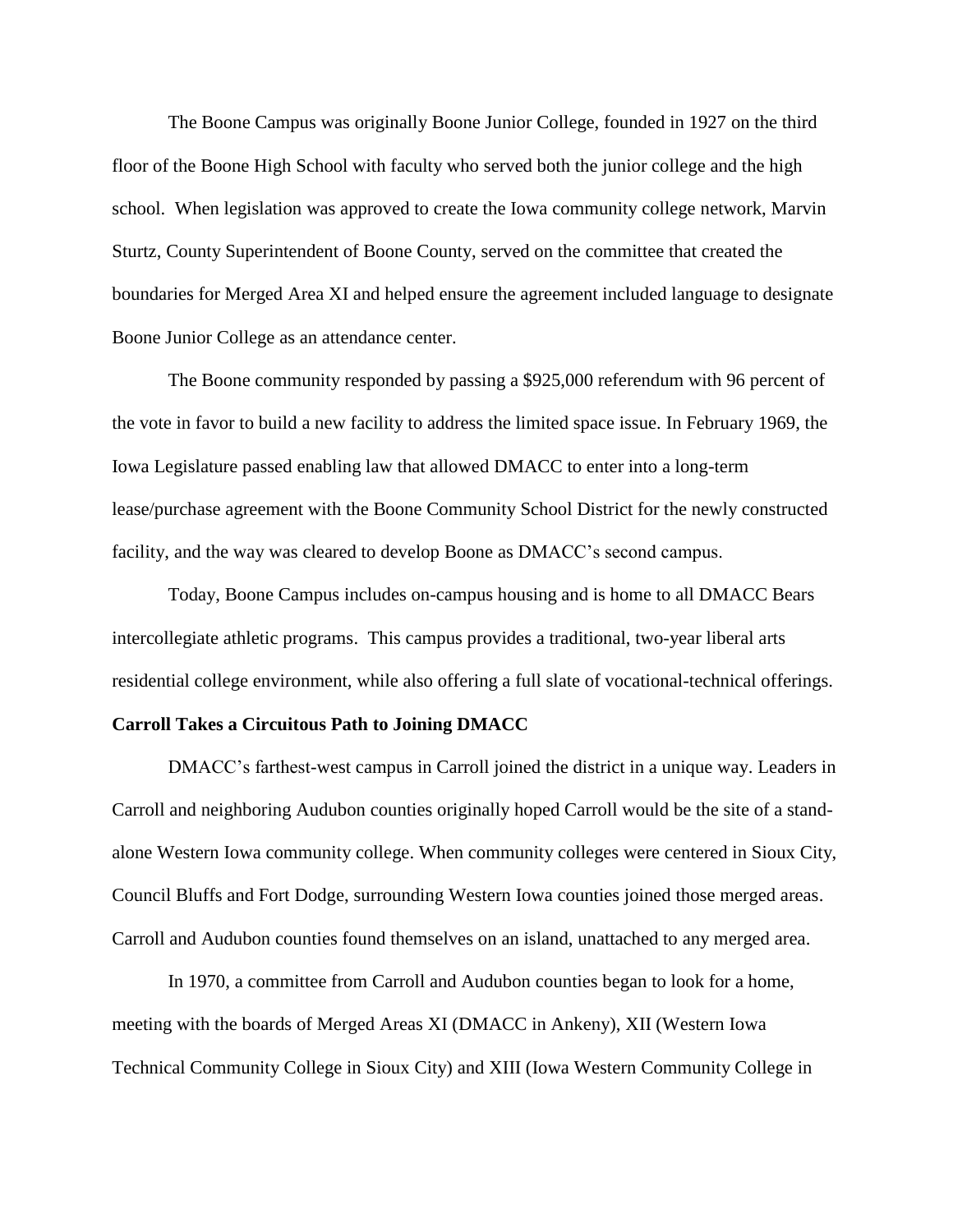Council Bluffs). The difficulty in finding a fit came down to distance; Carroll is 90 miles from the central campus of each merged area. The college boards were also concerned that Carroll and Audubon Counties' assessed valuations would not support building a Carroll Campus in the near future.

Ultimately, DMACC invited Carroll and Audubon counties to join its merged area, after agreement on the type of services and the timetable for establishing a campus. Indeed it was several years before Carroll Campus received a permanent home, with classes meeting in various temporary locations until 1986 when the first dedicated campus building was constructed. The facilities expanded in 1992 and in 2003.

#### **1970s: Ankeny and Urban Campuses Headline an Era of Physical Growth**

With Boone onboard, and Carroll and Audubon counties completing the merged area, DMACC began construction on its Ankeny Campus in 1970 on 240 acres purchased from Iowa State University. The first structures hosted Industrial Manufacturing and Health Services, two programs that have remained popular throughout the College's history. The DMACC Board had the vision to purchase 80 additional acres adjacent to the Ankeny Campus, bringing the total to nearly 320 acres. As more buildings were constructed in the 1970s, DMACC continued to consolidate offerings from temporary quarters elsewhere onto the Ankeny Campus.

With the Ankeny Campus under construction, the College again responded to the needs of the community and looked toward urban Des Moines. The DMACC Urban Center was the precursor of the Urban Campus, taking up temporary residence in the former Dowling High School building, and then moving to the former Sabin Elementary School building in central Des Moines. The location for the current Urban Campus was purchased in 1978 and opened with a newly constructed facility in 1980.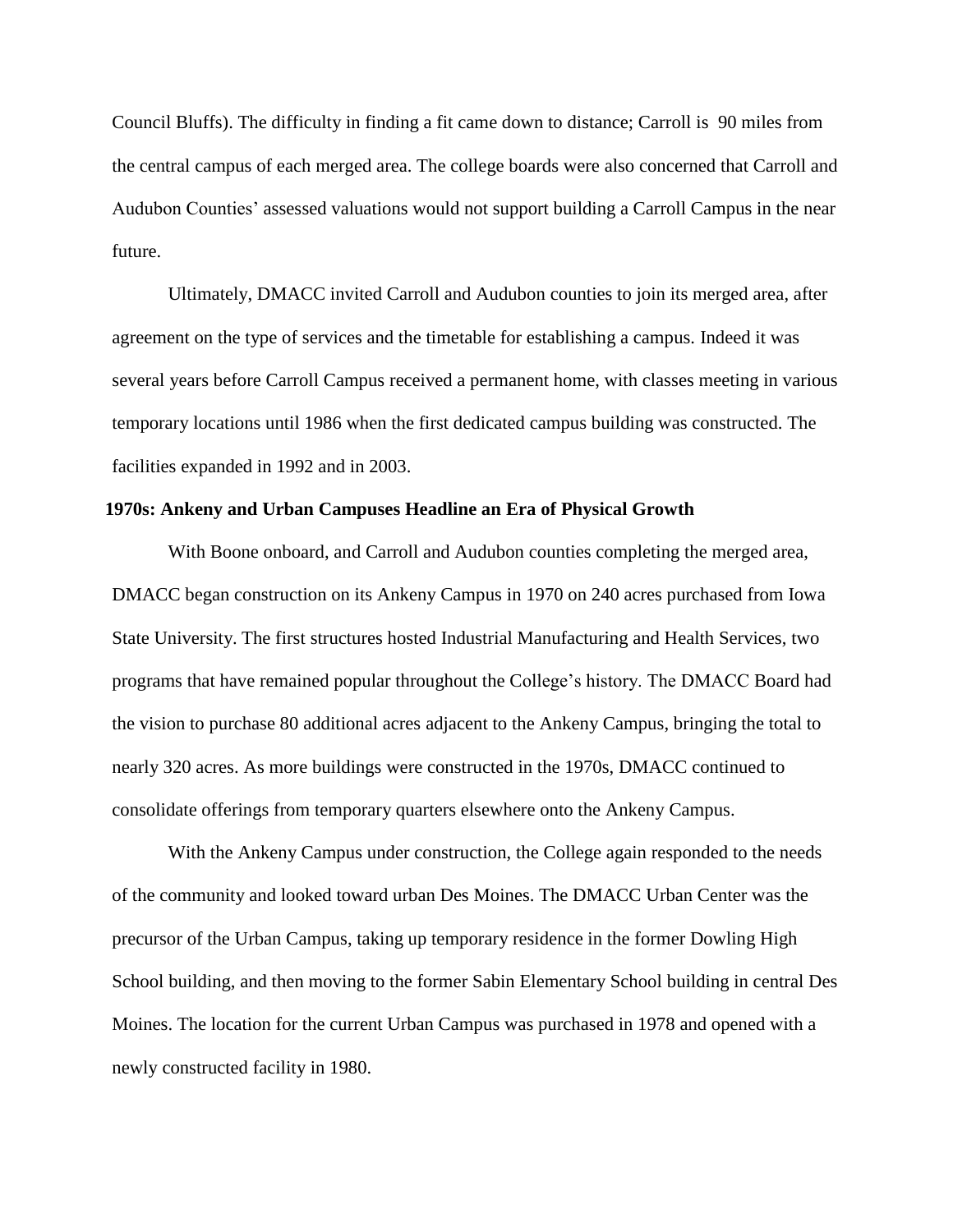Today Urban Campus is DMACC's second-largest location, offering an array of academic programs as well as the largest high school equivalence (HiSET) and English as a Second Language (ESL) programs in Iowa. Urban Campus students come from Des Moines, Central Iowa and more than 75 countries around the world. The Urban Campus also continues its founding tradition of offering access to education and services to those who face extraordinary barriers.

### **Breaking Down Financial Barriers**

When DMACC leaders found that the relatively low cost was still out of reach for some students, they created the DMACC Foundation widen access to education through the solicitation of donations and awarding of scholarships. The Foundation started with a total budget of \$43,000 for scholarships in its inaugural year of 1975. By 2014 the Foundation was granting more than 1,500 scholarships across all DMACC campuses funded by \$725,000 in donor contributions annually.

By 2016, the Foundation expects to provide \$1 million in scholarships to more than 2,000 students.

The Foundation also uses charitable gifts to support professional development and capital improvements for the students, faculty and staff of the College and the broader communities it serves. Among the Foundation's goals are supporting student success, high academic achievement, completion of degree programs, and involvement in civic life through volunteerism.

### **1980s: Cementing Business Relationships, Moving into Liberal Arts**

By the dawn of the 1980s, community colleges were on the cusp of turning 20 years old and no longer a novelty. DMACC had four campuses — Ankeny, Boone, Carroll and Urban —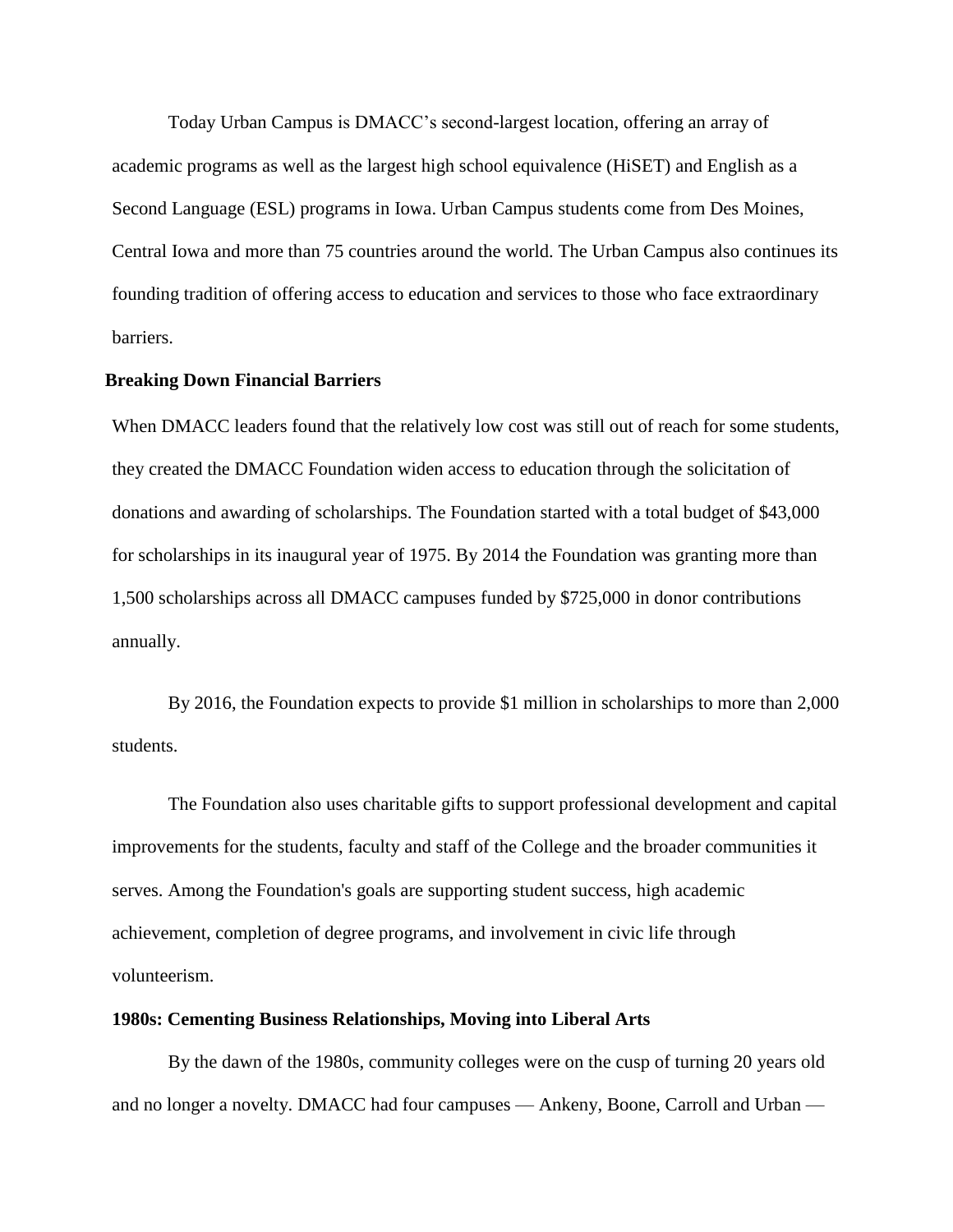each serving a unique set of community needs, while simultaneously working together to support DMACC's mission of widening access to education for students and helping to power growth for businesses. In 1981, Dr. Joseph Borgen became DMACC's second president and put into words DMACC's future focus: "I'm going to spend my time and I want all of you to spend your energy in living from here on into the future, because we have a lot of things to do and a lot of services to provide to the people of this area."

Since its founding, one of DMACC's main functions has been to offer training to employed workers, helping them advance within their companies. An evolution in that effort came in the mid-1980s when the College's effort became more proactive. The Economic Development Group (EDG) was created in 1984 and provided training to more than 11,000 individuals in its first-year. The 1990s also featured deepening cooperation between DMACC and area chambers of commerce and employers as DMACC's customizable training and continuing educational offerings were increasingly seen as valuable workforce improvement tools. By 2014, the successor of the EDG, DMACC Business Resources (DBR) had brought invaluable training to thousands of employees and hundreds of millions of dollars of state economic development benefits to dozens of companies across DMACC's service area.

DMACC's tradition of celebrating other cultures - originally started by the College's Culinary Arts program's ethnic dinners in the 1975 - expanded in the 1980s with "Japan Week," the first of many formal weeks of study of different countries. Later, the College would dedicate the entire school year to programming focused on a specific country. The College would go on to have faculty exchanges with Japan and the Soviet Union and increasingly globalize its view of business and education.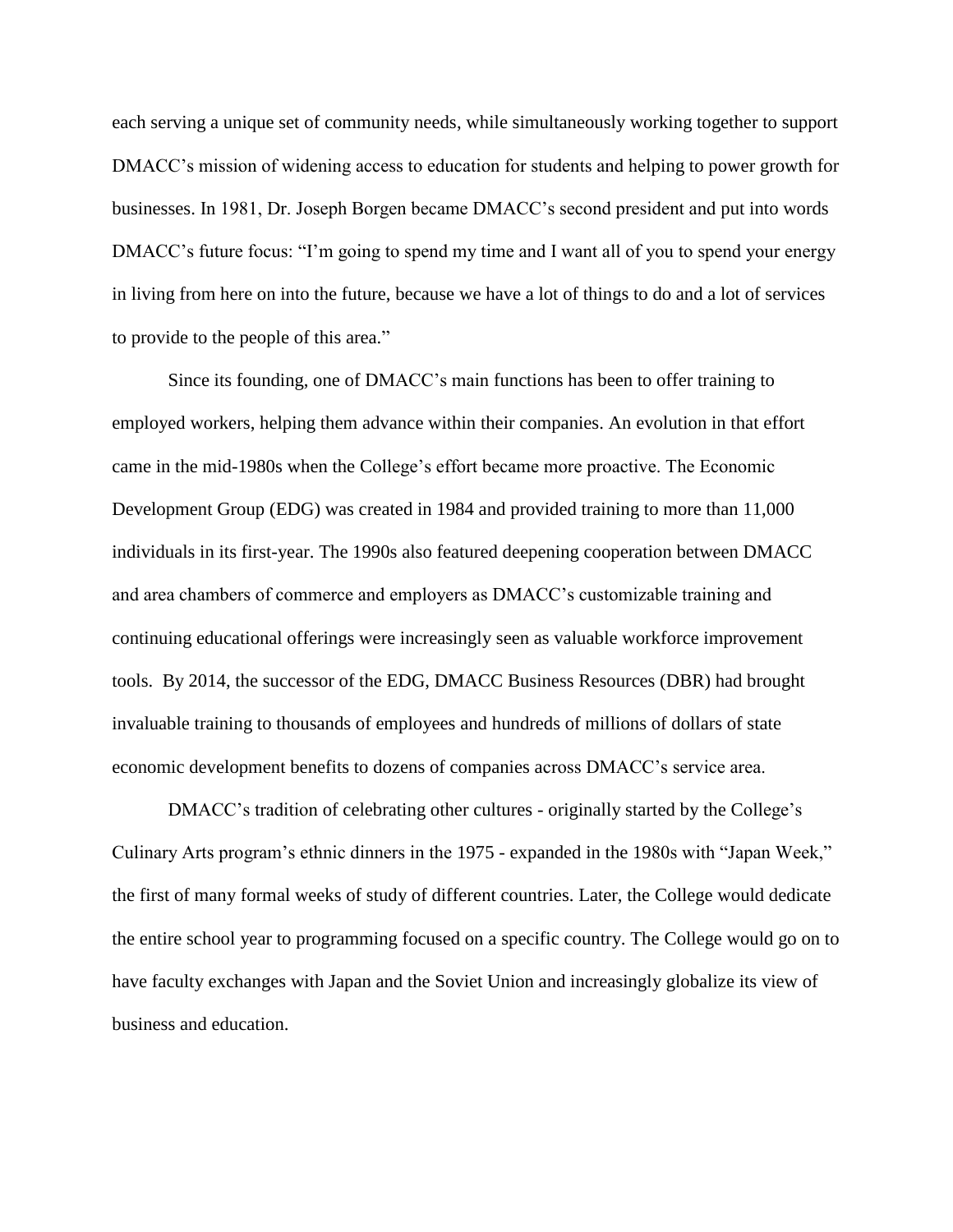In the late 1980s DMACC experienced increasing demand for residential college liberal arts education from Iowa's largest community college. The college responded by ramping up oncampus amenities, including new on-campus housing at Ankeny, which attracted 200 students.

# **1990s: A New Era of College Cooperation**

By 1990, DMACC was in the midst of a sea change. While technical, skill-focused education opportunities remained an important part of the College's offering, DMACC again responded to the community by expanding liberal arts course offerings in a variety of settings and delivery formats. In the 1990s, tuition and other costs at Iowa's public four-year universities were becoming increasingly cost-prohibitive for many Iowans. This resulted in a growing number of parents and students looking to community colleges to make four-year degrees more affordable. Many four-year colleges and universities increased the level of cooperation with community colleges in the 1990s through the expansion of formalized transfer agreements. In 1994, the University of Northern Iowa was among the first four-year schools to create a "2+2" agreement with DMACC, designed to allow students to spend their first-two years at DMACC and then seamlessly transfer to UNI to finish their Bachelor's degree.

Today DMACC has 87 such agreements with four-year colleges and universities in Iowa and in several other states.

#### **Newton Campus Rises from Maytag Partnership**

Even as the liberal arts courses grew through DMACC, the college vocational and technical offerings remained a mainstay. In fact, DMACC's fifth campus was championed by a coalition of the city's dominant employer, Maytag Corporation, the City of Newton, Newton Community Schools and Iowa State University, and later the University of Iowa, which located an MBA program at the campus.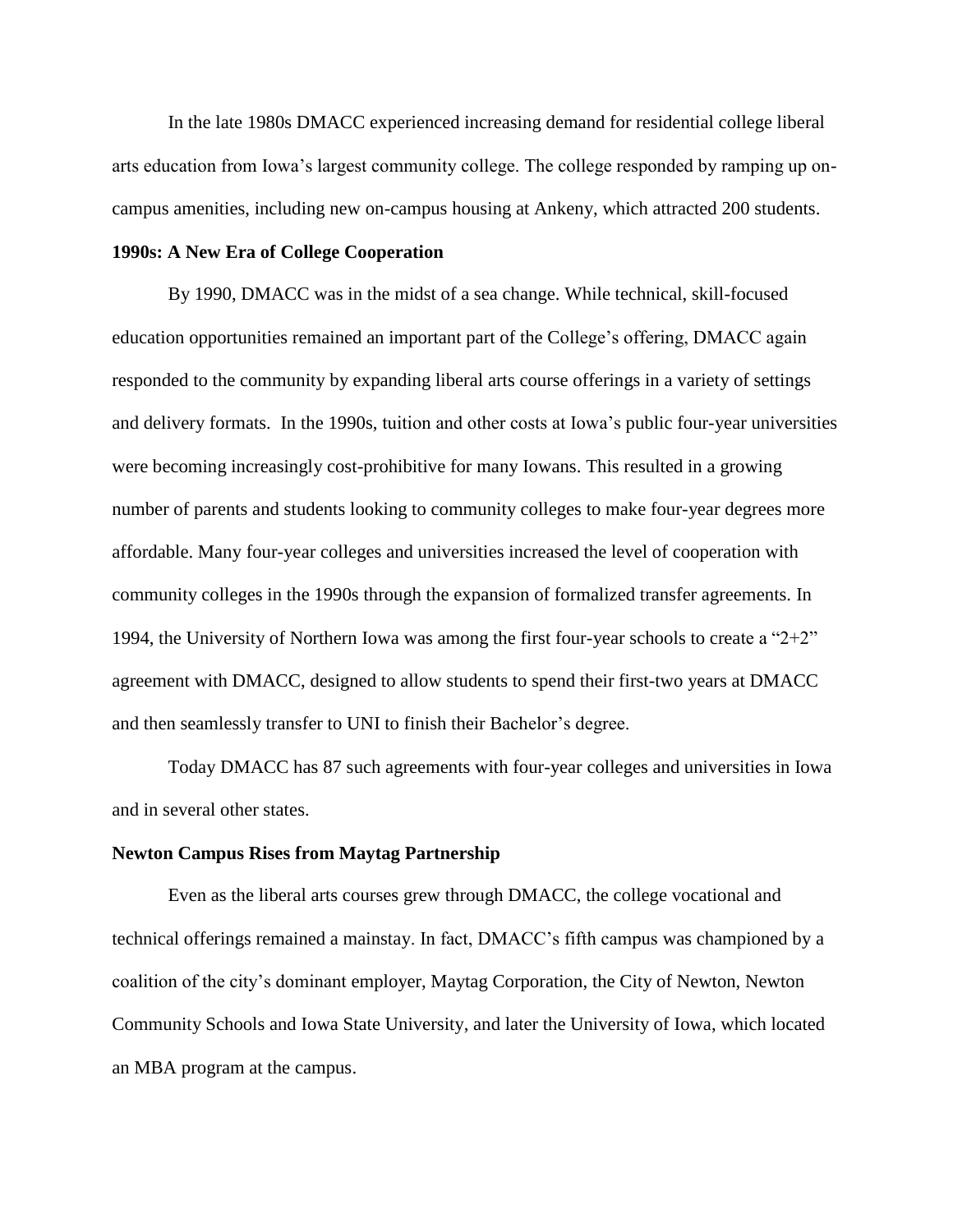The genesis of the Newton Campus dates to November 1992 when the Maytag Corporation CEO, Leonard Hadley, contacted DMACC President Joseph Borgen to explore expansion of DMACC programs and services to Newton if a facility, land and funding were donated. In 1993 Newton DMACC Polytechnic Campus was opened. The term polytechnic was chosen to reflecting the intended focus on education, training, and cooperation with industry and the community.

### **A Center for Policy Discussion**

Located in Iowa's capital city, DMACC has been a center for political and policy discussion, hosting a list of high-profile policymakers including First Lady Hillary Clinton and Secretary of Health and Human Services Donna Shalala for a nationally televised healthcare conference in 1993. Secretary of Commerce Ron Brown (April 1994) and U.S. Surgeon General Dr. Joyce Elders (April 1996) also visited DMACC in the 1990s. Since then DMACC has continued to host a long list of state and national policymakers.

## **2000s: Evolution of the Two-Year College Concept**

At the turn of the century, DMACC was nearly 40 years old and had grown in every area envisioned by the 1966 state legislation that established community colleges. The vocational and technical training and "programs for in-service training and retaining of workers" sections of the founding legislation were an early focus. However, by the year 2000, DMACC was showing impressive growth in other purposes outlined in that founding legislation, including offering the first two years of a four-year degree and courses offered to high school students, often at their local high school.

In an era of high college graduate student debt, the trend of the 1990s accelerated in the 2000s as more and more students responded to DMACC's combination of quality liberal arts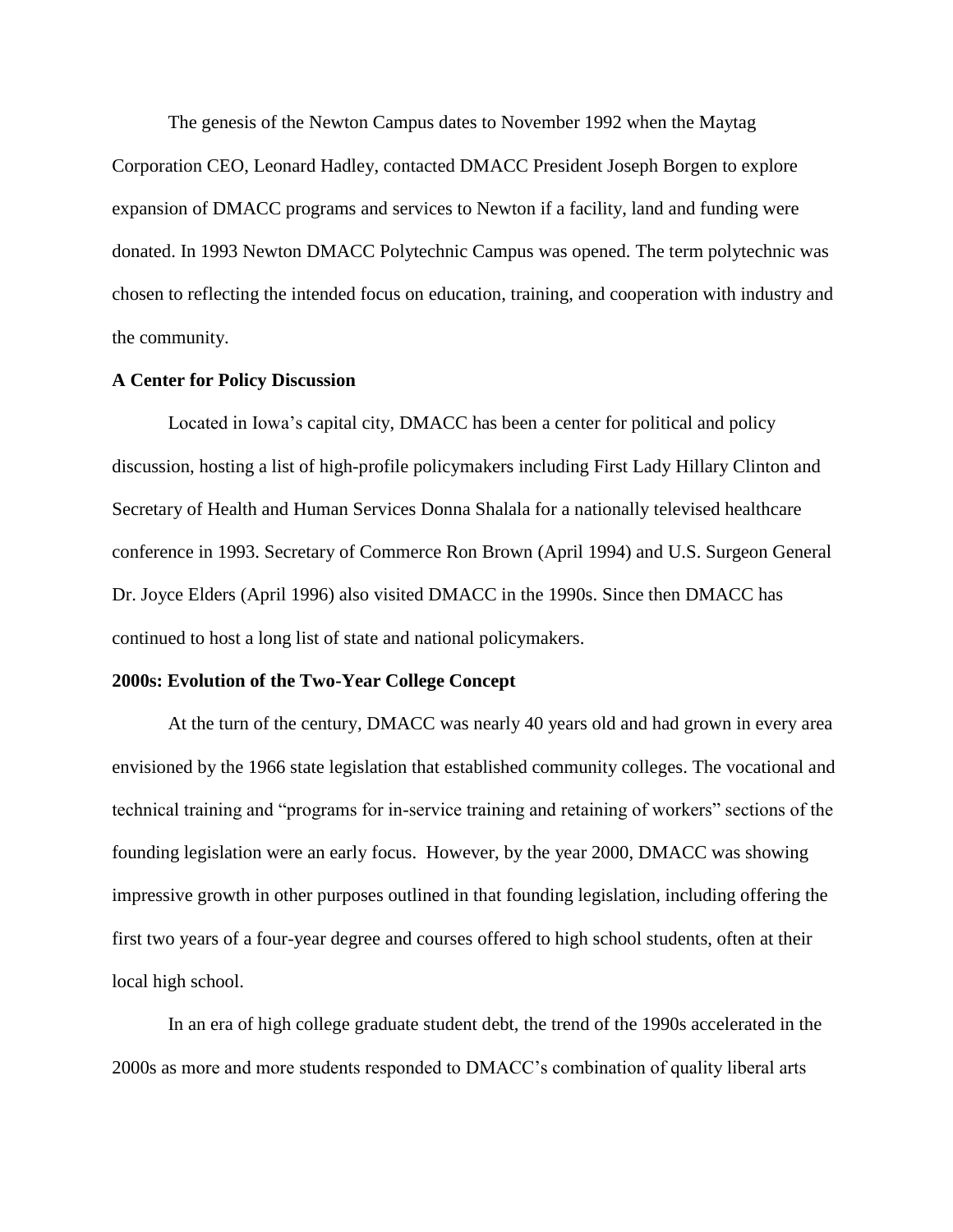studies and affordable tuition. By 2014, 65 percent of DMACC's 26,365 credit students identified themselves as students studying liberal arts in preparation for transfer to four-year schools. The growth in liberal arts and sciences students created demand on DMACC campuses for more of the experiences and amenities normally found at four-year colleges; DMACC responded with ambitious plans for student housing. DMACC formed a partnership with private developers to build and operate apartment-style houses on and near the Ankeny Campus. In Boone, the College purchased and remodeled on-campus student housing and built more units to meet student demand.

While housing and activities were important, DMACC also focused resources on development of its University-College Transfer Program, an initiative that aligned curriculum, program, policy, technological and personnel changes designed to deliver even greater levels of support for liberal arts students in creating and executing a plan for graduation and seamless transfer to a four-year institution.

#### **Adding West Des Moines**

In foresight, DMACC purchased land in West Des Moines during the 1990s for what would become the College's sixth and final campus. In 2001, DMACC responded to the growing need for skilled Information Technology (IT), digital networks, and telecommunication workers by founding its newest campus in a facility specifically designed to aid in the training of skilled workers in those areas. West Campus has become known for its "Celebrate Innovation" week, which features a series of state and national speakers on innovative thinking and its critical role in personal, organizational, community and national success.

#### **Career Advantage and Learning Centers**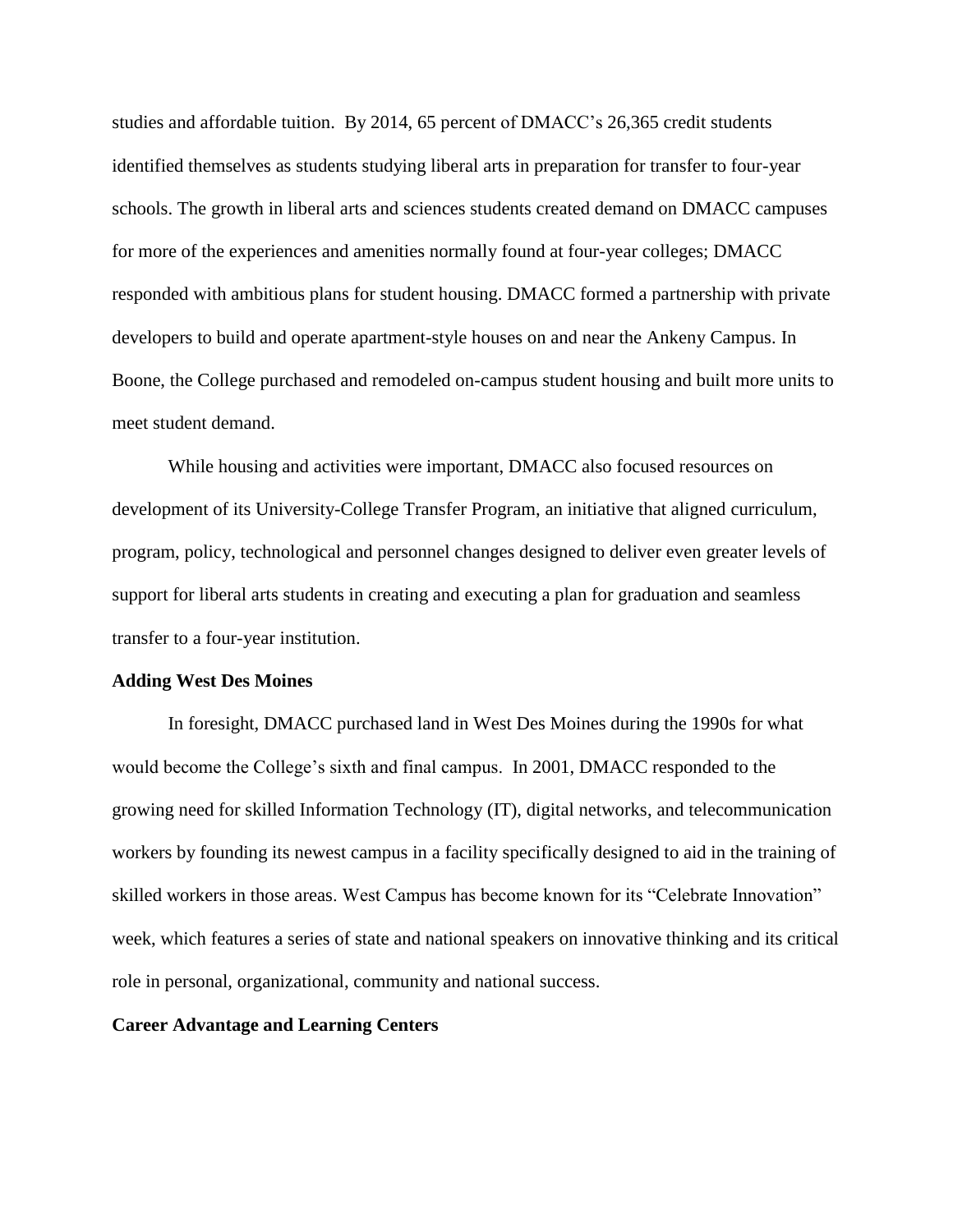The first decade of the 21st Century brought dramatic growth in the number and variety of DMACC credit courses offered to students who were still in high school. The College's effort, DMACC Career Advantage, expanded from serving 480 students completing 3,571 credit hours in 1999 to serving 11,496 students with 92,885 credit hours in 2012. In 2013, 13,308 students enrolled in Career Advantage, an all-time record.

Some concurrent enrollment classes take place within the individual high schools, while others are held at stand-alone regional attendance centers known as Career Academies. During the first 15 years of the program, DMACC added three stand-alone Career Academies: the Hunziker Center in Ames (2006), the Perry VanKirk Career Academy in Perry (2010), and the Center for Career & Professional Development at Southridge in Des Moines (2013).

Driving the growth of DMACC's Career Academies are both the opportunity for high school students to get a jump on their careers, and millions in cost savings for both students and school districts. "Technical programs have changed so much over the years, from what used to be a shop class is now a completely different experience. With new technology and sophisticated equipment, most school districts cannot afford vocational programs today."

DMACC's Career Academies are learning centers serving as outposts, offering both credit and noncredit classes to students as a part of DMACC's continuing role to bring education to its communities.

DMACC expanded education and training opportunities for high-demand jobs by constructing a \$14 million Health Sciences Building on the Ankeny Campus, the first College building jointly funded by a private-public partnership. DMACC has led the effort to connect unemployed and under-employed Central Iowans with available jobs through its comprehensive Workforce Training Academy, located adjacent to the Urban Campus. Thanks to a close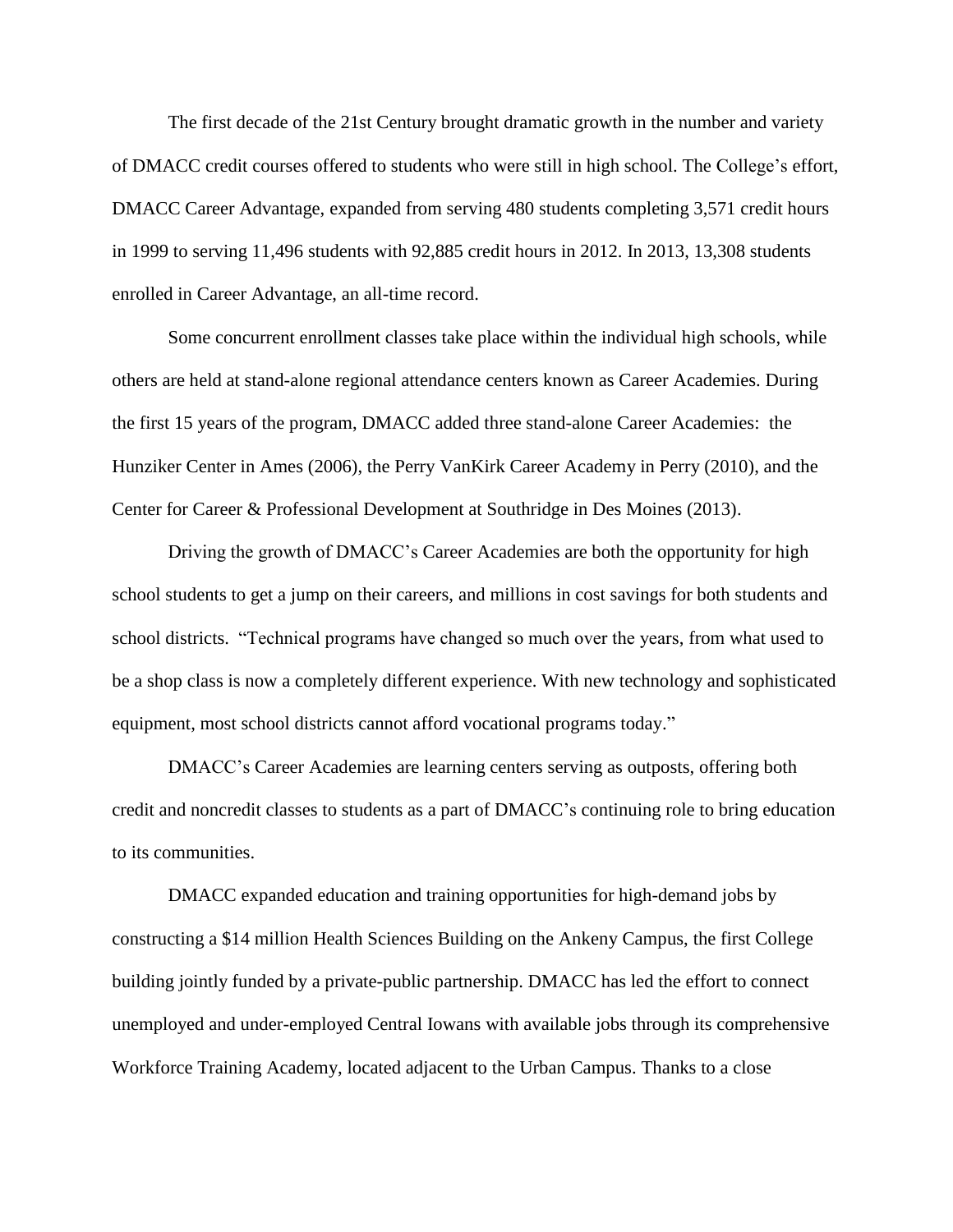partnership with other service agencies, the Workforce Training Academy not only offers training, but also assists individuals in overcoming various barriers that prevent them from accessing the training.

## **A Strong Vote of Confidence**

Perhaps the strongest endorsement of DMACC's value to the community has come at the ballot box. Iowa law requires voters to reapprove property tax levies that fund the community colleges every 10 years. In the most recent referendum (2013), 75 percent of voters in 22 Central Iowa counties approved continuing DMACC's two equipment and facilities levies totaling 26.25 cents per \$1,000 valuation payment through at least 2025.

Thanks to this strong community support, all of DMACC's buildings have been funded by levy proceeds without the use of bonds.

DMACC's plans for investing the renewed levy revenue will benefit all six DMACC campuses. Five campuses will receive expansions or completely new structures, and all six campuses will see major renovations to create and equip more classroom and lab space. The College also continues to explore public/private partnerships that benefit both the College and the community.

#### **2010 and Beyond**

DMACC has responded to challenges of the  $21<sup>st</sup>$  century by launching innovative and comprehensive student retention programs and signing more articulation agreements, including one with Grinnell College. DMACC has also ramped up courses in Science, Technology, Engineering and Math (STEM) fields to meet growing demand while further developing preprofessional programs.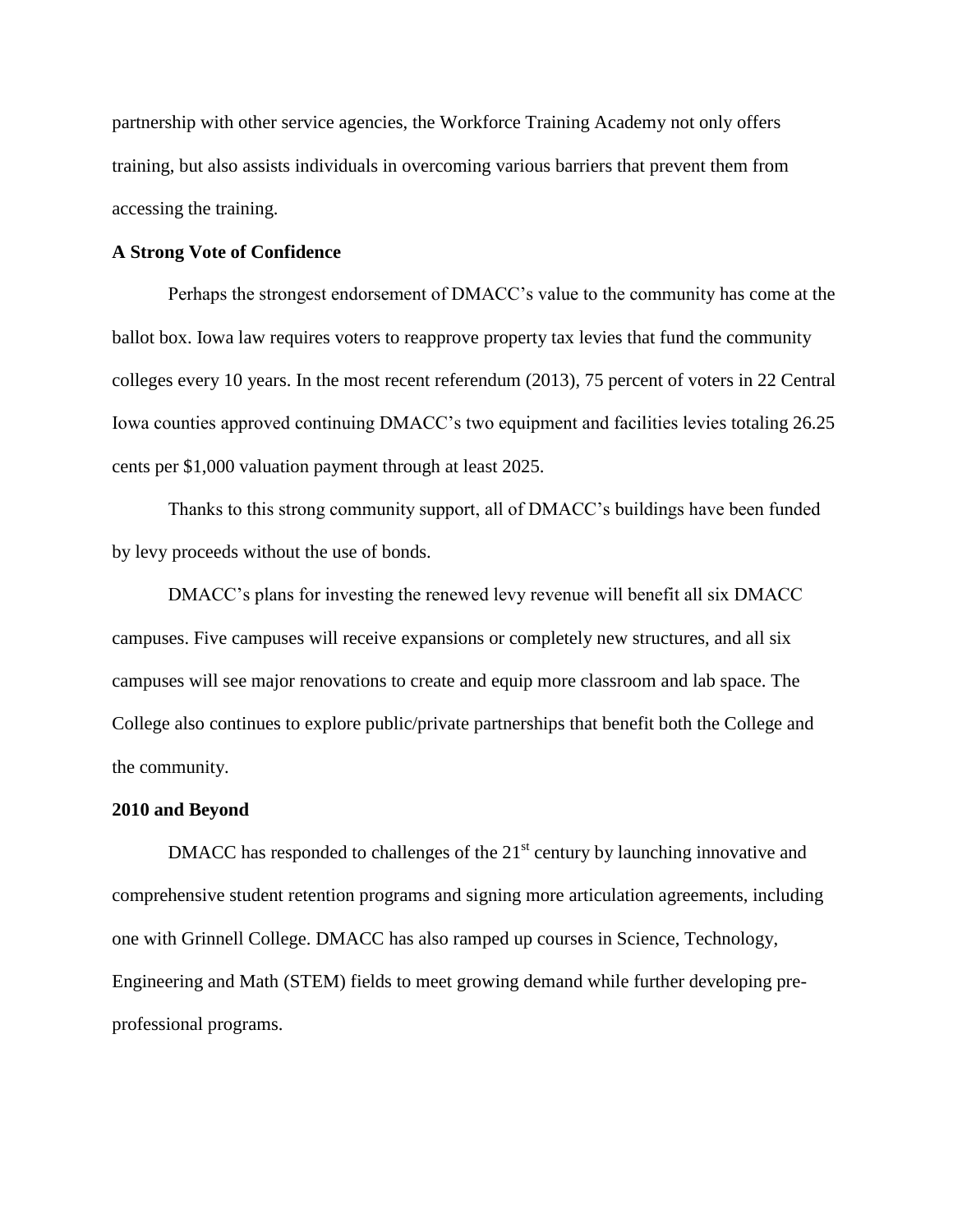DMACC campuses continue to use their discretion to meet the needs of the region, or to fill an unmet need statewide. Examples of this include the addition of a unique-in-Iowa two-year Court Reporting degree, and the expansion of DMACC's acclaimed Culinary Arts program on the Newton Campus.

DMACC has stayed true to its heritage of helping all students who wish to succeed by expanding programs to serve more Iowans in the areas of high school equivalency and English as a Second Language, at-risk youth, the unemployed and the underemployed, while also building on its innovative Honors Program. "To meet the needs of our vibrant community, DMACC is growing too," as indicated by Rob Denson, DMACC President since 2003. "College administrators are working on a 10-year strategic planning initiative to build new facilities, purchase new technology, remodel its campuses and work with businesses to offer new career choices,"

Assuming the continuing twists and turns of the national economy, the future is difficult to predict. Given current trends, DMACC leaders expect the coming decade to bring an expanding role for online courses and even more accelerated rate of change in entry-level job skill requirements, with an increasing percentage of the workforce requiring frequent updating of their work skills including skills that will qualify them for other occupations. The pace of technological change is also expected to require investment in data systems and software, as well as construction of new facilities and remodeling.

As the current president of DMACC, Denson stands confidently on his mantra that "DMACC graduates build our homes, fix our cars, care for us and protect us. Nearly all Central Iowa companies rely on DMACC for a part of their skilled workforce. In fact, more than 95